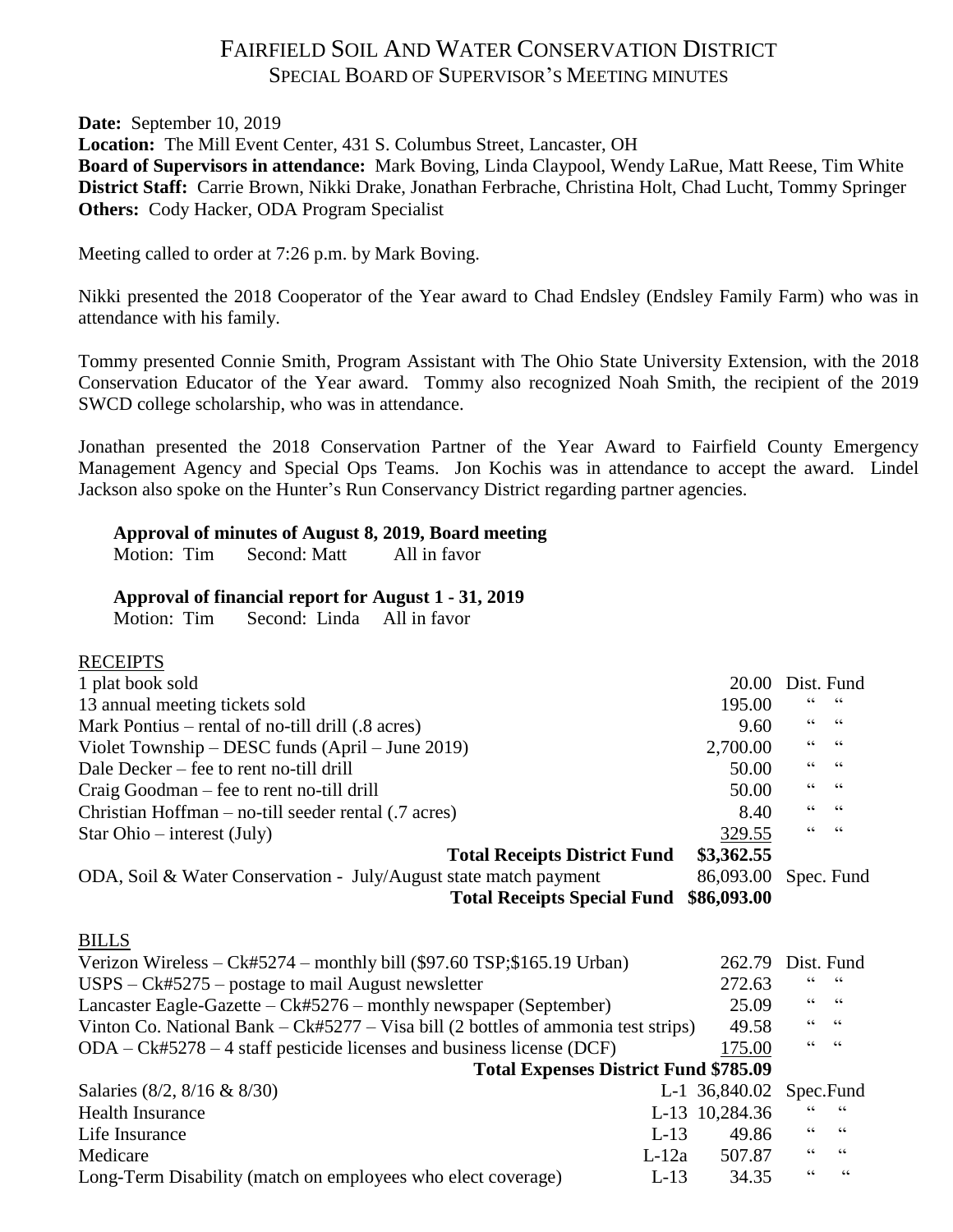| <b>PERS</b>                         |                                                                                      | $L-11$                                | 5,157.63   | $\epsilon$                        | $\zeta$ $\zeta$                            |
|-------------------------------------|--------------------------------------------------------------------------------------|---------------------------------------|------------|-----------------------------------|--------------------------------------------|
|                                     |                                                                                      | Total Salaries & Benefits \$52,874.09 |            |                                   |                                            |
|                                     | ODA, Division of Soil & Water – $PO#7007$ – C. Brown TDP registration                | $L-9$                                 | 60.00      | Spec. Fund                        |                                            |
|                                     | Vinton Co. National Bank – PO#7216 – Visa (battery for Honda Element)                | $L-3$                                 | 151.39     |                                   | $\boldsymbol{\zeta} \, \boldsymbol{\zeta}$ |
| calendars                           | HFM Publications – PO#7217 – 2 ad spots in Lancaster & Pickerington                  | $L-10$                                | 300.00     | $\zeta$ $\zeta$                   | $\subseteq$ $\subseteq$                    |
| Precision Ag Conference             | Ohio State University – PO#7241 – C. Brown registration to $8/29 - 8/30$             | $L-9$                                 | 190.00     | 66                                | $\mbox{\bf G}$                             |
|                                     | Speedway SuperAmerica - added to blanket PO#1877                                     | $L-2$                                 | 1,000.00   | $\zeta$ $\zeta$                   | $\mbox{\bf G}$                             |
|                                     | CDW Government - PO#7372 - MS Windows Pro Software for computers                     | $L-3$                                 | 392.60     | 66                                | $\mbox{\bf G}$                             |
|                                     | North End Press $-$ PO#7514 $-$ printing of August newsletter                        | $L-10$                                | 1,229.45   | 66                                | $\zeta\,\zeta$                             |
|                                     | Handle With Care $-$ PO#7519 $-$ Level 1 IT assistance (upgrading computers) L-5     |                                       | 276.00     | 66                                | $\mbox{\bf G}$                             |
| Training                            | ODA, Division of Soil & Water - PO#7596 - C. Holt & N. Drake to ADP                  | $L-9$                                 | 325.00     | $\!\!\!\zeta\,\zeta\!\!\!\zeta\!$ | $\mbox{\bf G}$                             |
|                                     | Key Blue Prints Inc. $-$ PO#7598 $-$ 2 rolls of 34x300 inkjet plotter bond paper L-2 |                                       | 75.60      | $\zeta$ $\zeta$                   | 66                                         |
|                                     | <b>Total Expenses Special Fund (Purchase Orders)</b>                                 |                                       | \$4,000.04 |                                   |                                            |
| <b>PURCHASE ORDERS</b>              |                                                                                      |                                       |            |                                   |                                            |
|                                     | Speedway SuperAmerica - Blanket PO#1877                                              | $L-2$                                 |            |                                   |                                            |
| 8/13                                | Monthly fuel bill                                                                    |                                       | \$307.67   |                                   |                                            |
|                                     |                                                                                      |                                       |            |                                   | Current Balance \$969.60                   |
| BP America - Blanket PO#1873        |                                                                                      | $L-2$                                 |            |                                   |                                            |
| 8/8                                 | Monthly fuel bill                                                                    |                                       | \$128.95   |                                   |                                            |
|                                     |                                                                                      |                                       |            |                                   | Current Balance \$113.43                   |
|                                     |                                                                                      |                                       |            |                                   |                                            |
| Time Warner Cable - Blanket PO#6108 |                                                                                      | $L-5$                                 |            |                                   |                                            |
| 8/13                                | Monthly business class service                                                       |                                       | \$104.98   |                                   |                                            |
|                                     |                                                                                      |                                       |            |                                   | Current Balance \$314.94                   |
|                                     | DISTRICT FUND BALANCES AS OF 8/31/19                                                 |                                       |            |                                   |                                            |
| \$326,584.18                        | Total balance in District Account                                                    |                                       |            |                                   |                                            |
|                                     | \$160,748.60 - Balance in Star Ohio                                                  |                                       |            |                                   |                                            |
|                                     | \$165,835.58 - Balance in District Checking Account                                  |                                       |            |                                   |                                            |

\$66.36 – Mall Wetland Sign Funds **Assigned Funds** \$191.81 – Land Lab Funds (Quail Unlimited donation) **Assigned Funds**

\$196,330.73 Amount to be used only for the following programs/grants/etc.:

\$2,255.84 – Clear Creek Funds **Restricted Funds**

\$56,836.36 - Current Staff Liabilities (comp & vacation leave) **Assigned Funds**

(Any unused amount is returned) **Restricted Funds** \$258.17 – Amount that can be used for a project utilizing the following funds:

\$63,298.49 - Sediment & Erosion Control Inspection Fees – RPC projects

\$73,681.87 - Contingent Staff Liabilities (Unemployment–25% of prior year's salaries) **Assigned Funds**

\$130,253.45 Total undedicated funds

PETTY CASH Beginning Balance \$35.00 Ending Balance \$20.39

RECEIPTS None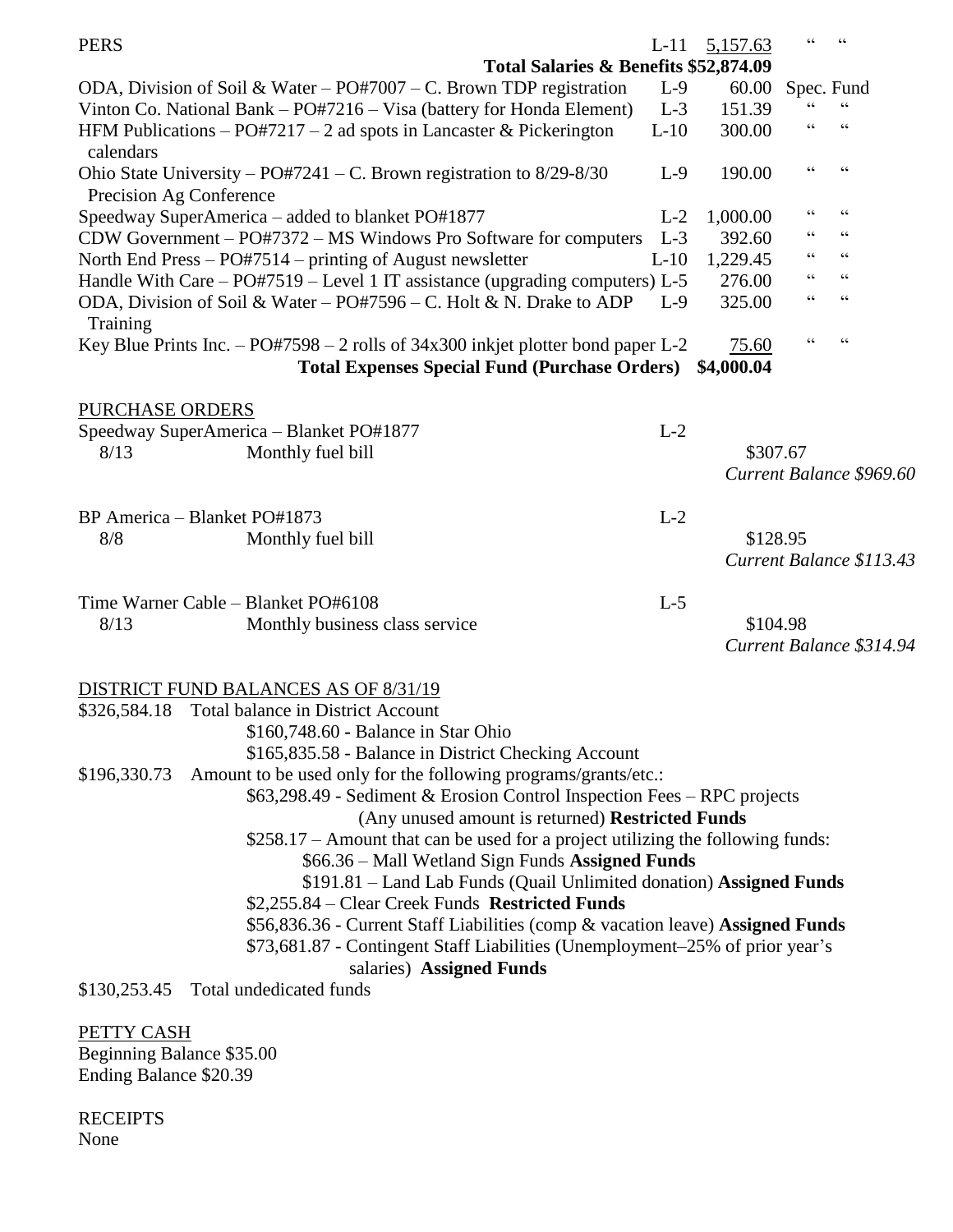| <b>BILLS</b>                                                        |         |
|---------------------------------------------------------------------|---------|
| 2 newsletters returned at \$1.36/each                               | \$2.72  |
| 14 newsletters returned $(1 \text{ at } $1.37;13 \text{ at } $.61)$ | 9.30    |
| 3 newsletters returned (1 at $$1.37; 2$ at $$.61)$ )                | 2.59    |
|                                                                     | \$14.61 |

### SPECIAL FUND BALANCES AS OF 8/31/19:

Balance in Budgeted Appropriation Account - \$209,839.12 Balance in Special Account – \$332,600.43 (Actual Cash)

2019/2020 STATE MATCH

Received to date - \$86,093.00

Amount allocated - \$282,566.00 Outstanding balance (to be received in 2019/2020) - \$196,473.00

### **Special Fund Account Balances**

L-1 Salaries \$111,390.26 L-10 Advertising \$2,210.70 L-2 Supplies \$4,772.55 L-11 PERS \$15,695.30 L-3 Equipment \$12,023.79 L-12 Worker's Comp. \$2,665.30 L-4 Repair & Maintenance \$998.79 L-12a Unemployment \$10.00 L-5 Contract Services \$1,186.31 L-12a Medicare \$1,810.46 L-6 Rentals/Lease \$13,120.00 L-13 Health Insurance \$34,867.30 L-7 Specialized Services \$3,800.00 L-13 Life Insurance \$167.46 L-8 Scholarship \$50 L-13 Long Term Disability \$97.90 L-9 Travel Reimbursement \$4,973.00

# **Vacation, Sick & Comp Leave Balances (as of 8/30/19)**

|                       | Sick Leave | <b>Vacation Leave</b> | Comp Leave | Personal Leave |
|-----------------------|------------|-----------------------|------------|----------------|
| Carrie Brown          | 503.91     | 58.30                 | 22.38      |                |
| Nikki Drake           | 1221.30    | 512.65                | 15.40      |                |
| Jonathan Ferbrache    | 365.80     | 212.55                | 15.51      | 15             |
| Christina Holt        | 875.73     | 497.53                | .89        |                |
| Chad Lucht            | 2530.61    | 451.85                | 2.52       |                |
| <b>Tommy Springer</b> | 905.44     | 249.55                | 4.65       |                |

"Dedicated Conservation Fund"

Vinton County National Bank

### RECEIPTS

Vinton Co. National Bank – checking account interest (July)  $$56.03$ 

### BILLS

None

### DEDICATED CONSERVATION FUND BALANCE AS OF 8/31/19:

\$247,935.52 Total Cash Balance

\$2,407.67 - Interest Earned

\$14,917.37 – GPS/GIS Service Funds from Fairfield County Utilities (Water Valve) **Assigned Funds**

\$8,000.00 – GPS/GIS Service Funds from Violet Township (Curb Inlets, Structures, Storm Piping Size) **Assigned Funds**

\$23,646.11 – Pesticide Application **Committed Funds**